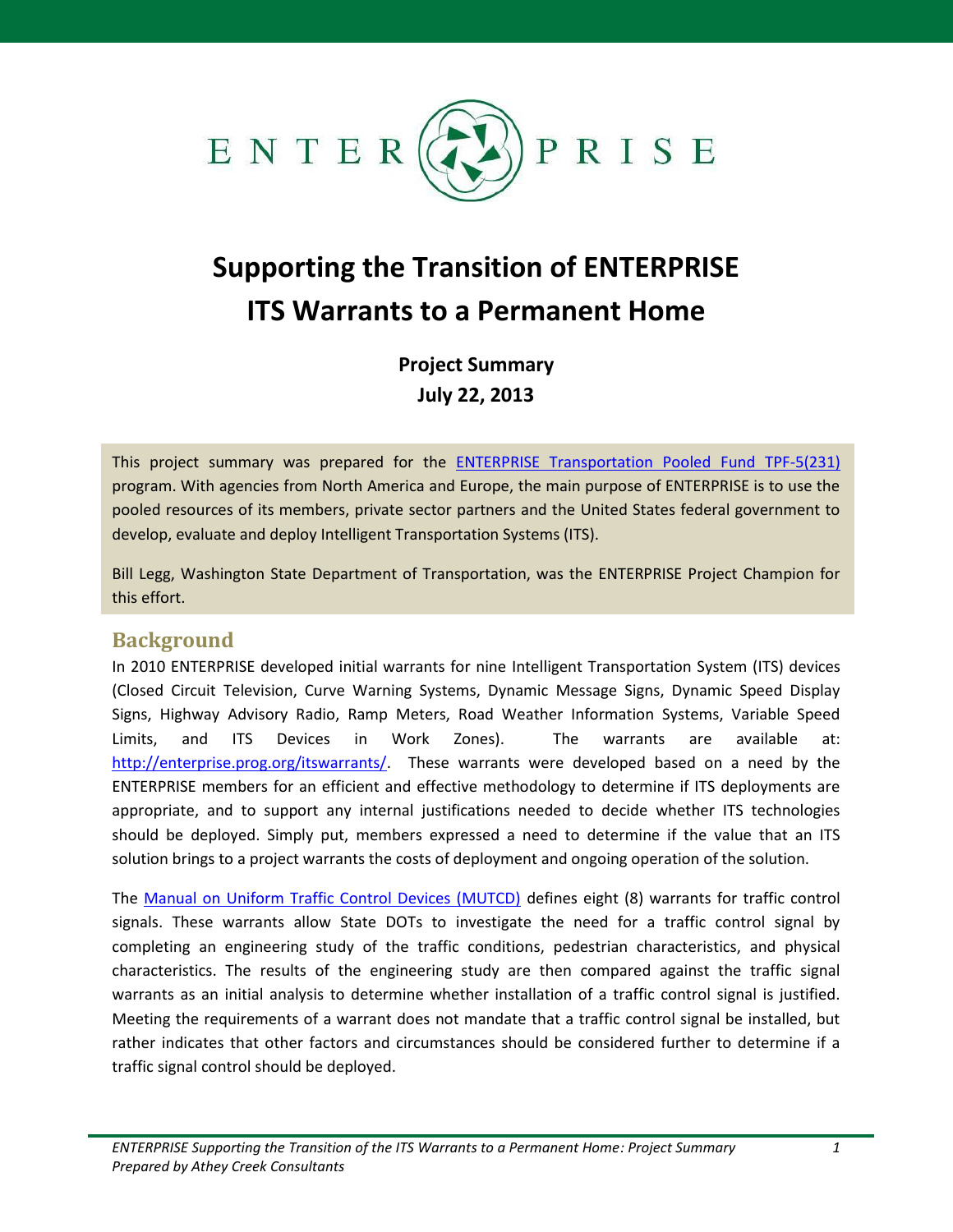The concept for the ITS Warrants was to build upon the 'model' of the MUTCD warrants and to investigate and develop warranted installation parameters to guide initial decisions for the deployment of ITS solutions. The project is not attempting to influence the MUTCD in any way. Rather, the warranted installation parameters developed for this project are another resource for DOTs to use in their consideration of ITS device deployments. The use of the ITS Warrants is intended to be voluntary, and entirely intended to serve those State DOTs that wish to use them in their ITS deployment decision making process.

Ideally, the ENTERPRISE Program envisioned that a National or International agency would embrace the concept of technology device warrants and carry the concept forward in order to support traffic engineers for years to come. In order to move towards this vision, ENTERPRISE approved this project "Supporting the Transition of ENTERPRISE ITS Warrants to a Permanent Home". The objective of this project was to document activities ENTERPRISE had conducted as owner and maintainer of the warrants to assist in identifying potential organizations for transitioning the warrants to a new owner.

As ENTERPRISE documented the details of each task that was involved with owning the warrants, a number of options were suggested as potential organizations to transition the ownership and maintenance of the warrants. However after the ENTERPRISE Board reviewed the different options for one organization to maintain the warrants, it was agreed that ENTERPRISE should continue to own and maintain the warrants and partner with organizations to review the warrants. This approach was based on the understanding that it would be easier to find agencies willing to review and comment on one or more warrants periodically than it would be to find an organization willing to accept the entire workload of all the warrants. Given this, ENTERPRISE as part of this project developed a warrants review process to assist with review and modifications of the warrants.

This project summary includes details for ownership and maintenance of the warrants, the options considered for a new owner, the warrants review process, outreach conducted to partner with an organization to review the warrants and the next steps for the ENTERPRISE warrants efforts.

## **ITS Warrants Ownership and Maintenance**

Since the completion of the initial ITS Warrants, the ENTERPRISE Program has owned and maintained the warrants. The activities that were performed, and that ENTERPRISE members believe need to be performed in the future to maintain the ITS Warrants, are defined below. The intent of defining these activities was to assist the ENTERPRISE members in determining the efforts and resources for continuing to own and maintain the warrants.

## **ITS Warrants Manual**

The ITS Warrants Manual is a Microsoft Word document that contains textual descriptions of the warrants for each of the ITS devices in one document. All assumptions, calculations, and sources used to determine the thresholds in the warrants are cited in this document. This document is updated as modifications are made to the warrants and as additional devices are added.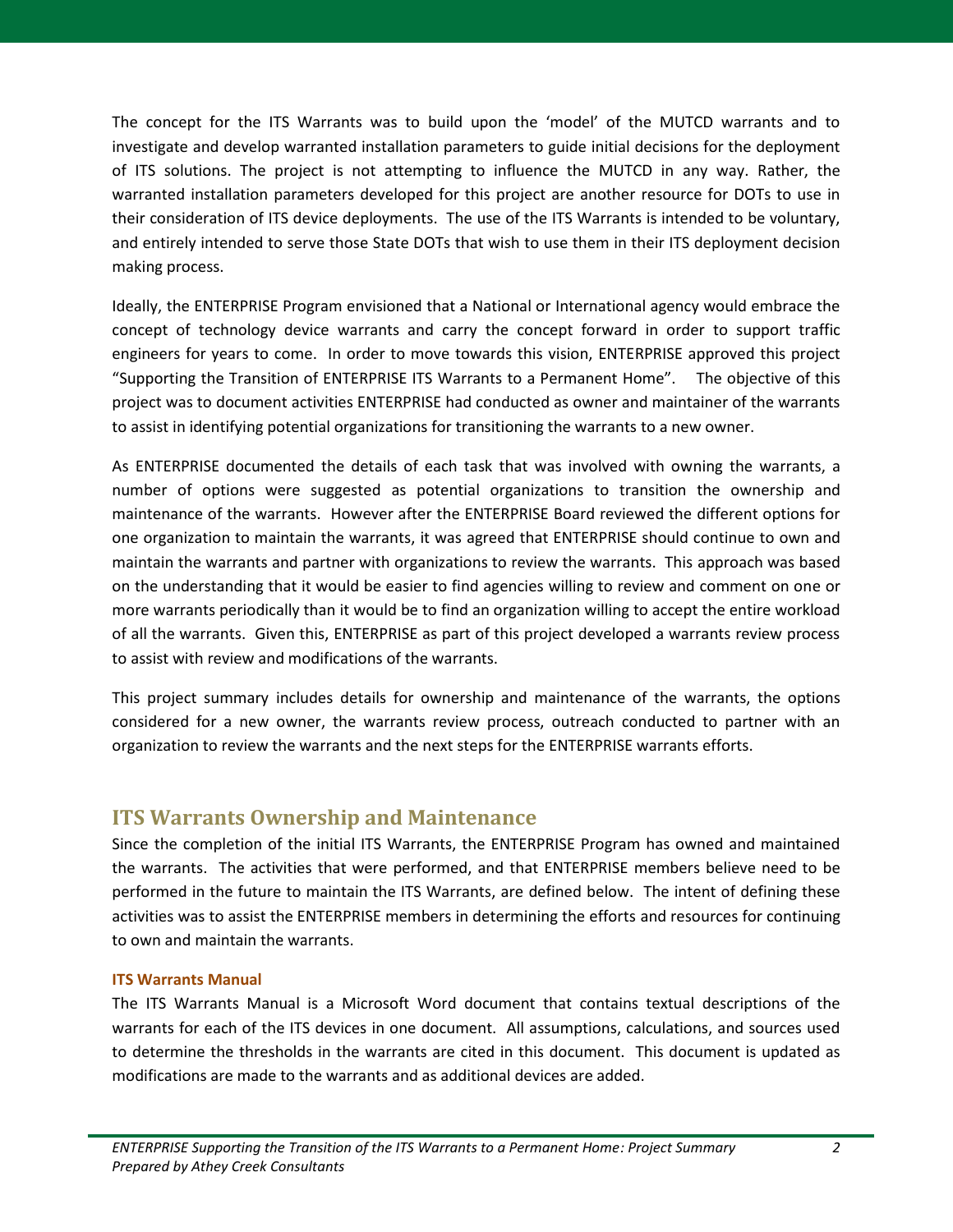#### **ITS Warrants Website**

An [ITS Warrants Website](http://enterprise.prog.org/itswarrants/) was developed in 2009 and updated in 2012 as part of this project ("Supporting the Transition of ENTERPRISE ITS Warrants to a Permanent Home") to provide an easily accessible online resource for any transportation professional to access and use the warrants. The website matches the information provided in the ITS Warrants Report. The website is updated as modifications are made to the warrants and as additional devices are added. The website is comprised of hypertext mark-up language (HTML) pages and as changes are needed simple modifications to the text of the HTML pages are required. The ITS Warrants website is currently hosted on the ENTERPRISE Program website. Basic knowledge of website design and development is all that is required to update the website content.



*enterprise.prog.org/itswarrants*

#### **ITS Warrants Review**

To date, the ENTERPRISE Program has not followed a structured update and review cycle for the ITS Warrants. However, because the use of technologies does change, the recommendation made by ENTERPRISE was that each ITS Warrant be reviewed at least once every two years (or as necessary) to determine if any modifications to the thresholds are required, and to confirm if the ITS Warrant is still valid. Based on the recommendation for ENTERPRISE to continue to own and maintain the warrants, ENTERPRISE developed an ITS Warrants Review Process during this project to assist with review and modifications of the warrants. Following is an overview of the steps proposed for an organization to periodically review and offer feedback on the warrants.

- Step 1: Review the overall framework of the warrants, device definition and the purpose and content of each warrant
- Step 2: Provide modifications and comments from the review conducted in Step 1 to the ENTERPRISE Board
- Step 3: ENTERPRISE will update the ITS Warrants Manual and ITS Warrants Website

The review of the warrants also includes a literature review of the industry to determine if any published research or deployment evaluations have identified new findings that might alter the warrant thresholds.

It is anticipated that the ITS Warrants review process will be reviewed and modified as organizations provide feedback in order to enhance and streamline the process.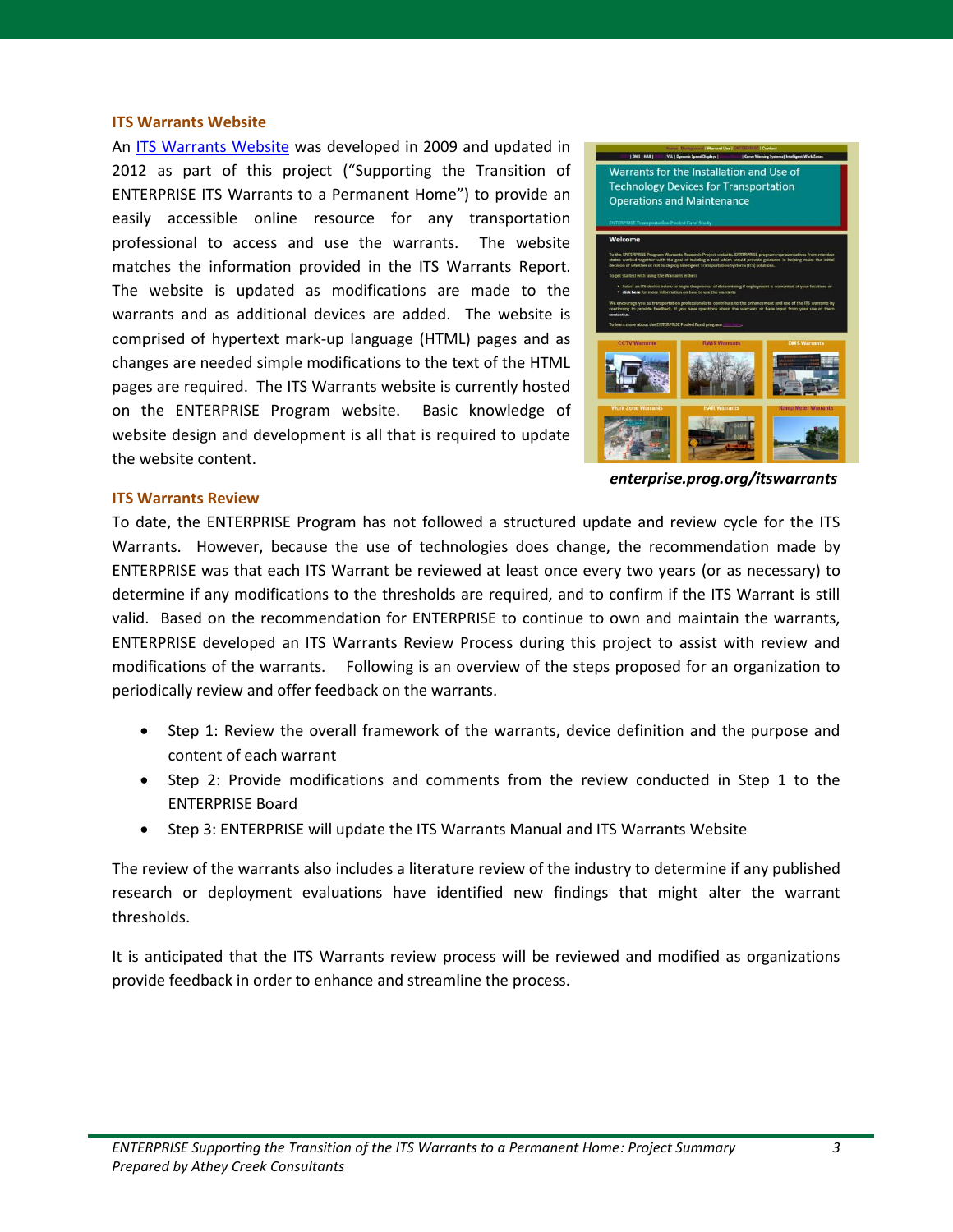#### **New ITS Warrants**

It has been recognized since the start of the development of the ITS Warrants that the warrants do not cover all ITS devices. In fact, as the ENTERPRISE Program has conducted projects related to different technologies, the group agreed to add additional ITS warrants (currently a warrant is under development for Intersection Conflict Warning Systems (ICWS)). The ITS Warrants Report provides a description of the process used to develop the warrants (Step 1: Definition of Purpose, Step 2: Identification of Critical Factors for Each Warrant, Step 3: Warrant Development, Step 4: Preliminary Testing and Warrant Adjustment). The ENTERPRISE Program continues to add to the warrants by adding additional devices as budgets allow. Warrants typically include less than five criteria to warrant a device deployment. Calculations are cited wherever possible to validate the criteria selected for the warrant. In addition, other agencies or groups may develop ITS Warrants. Therefore, the ITS Warrants should provide a mechanism for ITS Warrants to be proposed and developed by other agencies.

#### **ITS Warrants Outreach**

ENTERPRISE continues to present the ITS Warrants efforts at applicable conference and meetings. Outreach is ongoing as the warrants continue to evolve. The overall intent is that transportation professionals benefit from the use of the ITS Warrants. Until a 'critical mass' is reached and the ITS Warrants are recognized as a resource and known throughout the ITS community, this outreach is recommended. A one [page project summary](http://enterprise.prog.org/Projects/2010_Present/itswarrants/ENTERPRISE%20ITS%20Warrants%20Project%20Summary%20042513.pdf) of the warrants efforts was developed to assist with outreach of the ITS Warrants Review Process. The summary details the devices that ENTERPRISE has developed and tested, identifies the purpose of the warrants, indicates how the warrants are used, and summarizes the warrants review process. The warrants one page summary includes information that matches the ITS Warrants Report and ITS Warrants Website.

## **ITS Warrants Permanent Home Options and Recommendations**

After review of the efforts and resources described above to own and maintain the warrants the ENTERPRISE Board identified options for a permanent home for the warrants. ENTERPRISE members have done considerable outreach to the transportation community to educate transportation professionals about the ITS Warrants and several groups expressed interest in the ITS Warrants including ITS Canada, ITS America and the Transportation Research Board (TRB). The options ENTERPRISE considered included ENTERPRISE continuing to owning and maintaining the warrants as well as transitioning the warrants to national ITS organizations (e.g. ITS Canada, ITS America, AASHTO).

After a detailed review of the options, the ENTERPRISE Board agreed ENTERPRISE should continue to own and maintain the warrants and partner with organizations to review the warrants. This approach was based on the understanding that it would be easier to find agencies willing to review and comment on one or more warrants periodically than it will be to find an organization willing to accept the entire workload of all the warrants. It is anticipated that as organizations are involved with the review process that that the ownership of the ITS Warrants may in the future be transitioned to a national organization.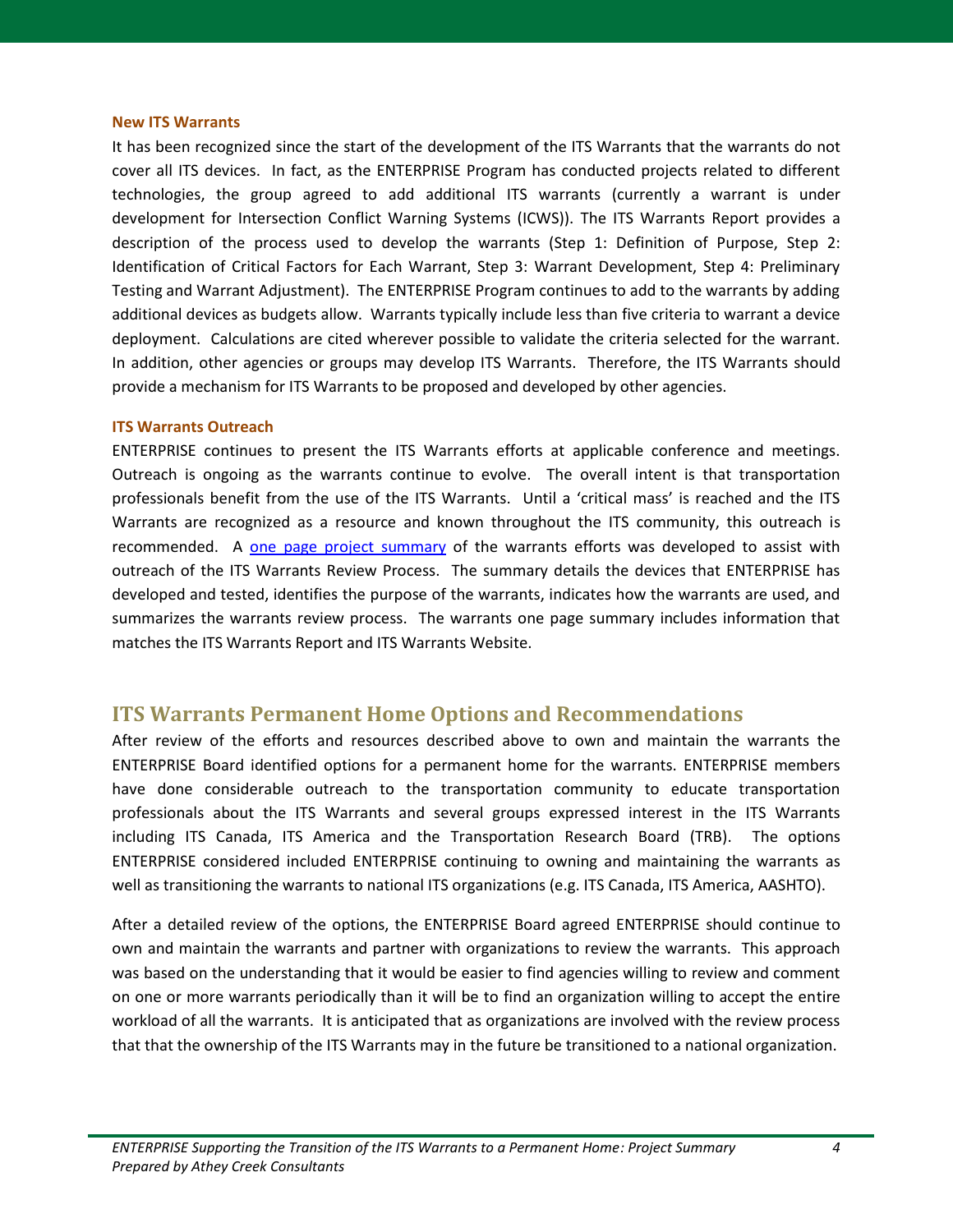# **ITS Warrants Review Outreach**

Potential review organizations were suggested to review the ITS Warrants. Organizations included the AASHTO Standing Committee on Highway (SCOH), AASHTO Subcommittee on Systems Operation and Management (SSOM), AASHTO Subcommittee on Traffic Engineering (SCOTE), AASHTO Subcommittee on Maintenance (SCOM), National Committee on Uniform Traffic Control Devices (NCUTCD), FHWA Pooled Fund Studies, ITS America, and ITS Canada. It is recognized that this list may not be complete and as the warrants are reviewed additional organizations may be added or removed.

During the April 2013 ENTERPRISE Board Meeting the members reviewed the potential organizations and suggested specific warrants for each organization to review. It was determined to move forward with contacting SCOTE to engage this group in review of the ITS warrrants. Meetings were coordinated with the Minnesota DOT Deputy Commissioner who chairs AASHTO SCOTE to request an agenda item at their June 2013 meeting.

SCOTE discussed ENTERPRISE's request to review the ITS Warrants during their June 2013 meeting and approved the resolution on the following page to participate in review of the warrants. The approval indicates that AASHTO SCOTE agreed to create a task force to review and provide comments to the ITS Warrants as well as advise ENTERPRISE of other AASHTO subcommittees that would be appropriate to participate in review of some of the warrants.

## *Motion for AASHTO Subcommittee on Traffic Engineering to Review ITS Warrants Developed by the ENTERPRISE Pooled Fund Study*

## *June 26, 2013*

*WHEREAS, AASHTO SCOTE is a member of the National Committee on Uniform Traffic Control Devices (NCUTCD) which assists in the development of standards, guides and warrants for traffic control devices and practices, and makes recommendations to the Federal Highway Administration (FHWA) for the Manual on Uniform Traffic Control Devices (MUTCD); and,* 

*WHEREAS, Intelligent Transportation System (ITS) Devices have been deployed for over 20 years with no specific guidance on justifying ITS deployments.*

*WHEREAS, the ENTERPRISE Transportation Pooled Fund TPF-5(231) has sponsored a project to develop Intelligent Transportation Systems (ITS) Warrants and published "Warrants for the Installation and Use of Technology Devices to Assist Transportation Operations, Traffic Management Information Dissemination", dated May, 2010, as documentation of a method to determine where ITS device deployments are appropriate and validate existing ITS deployments of Closed Circuit Television, Road Weather Information Systems, Dynamic Message Signs, Work Zones, Highway Advisory Radio, Ramp Meter, Curve Warning System, Variable Speed Limit, and Dynamic Speed Display; Intersection Conflict Warning Systems; and,*